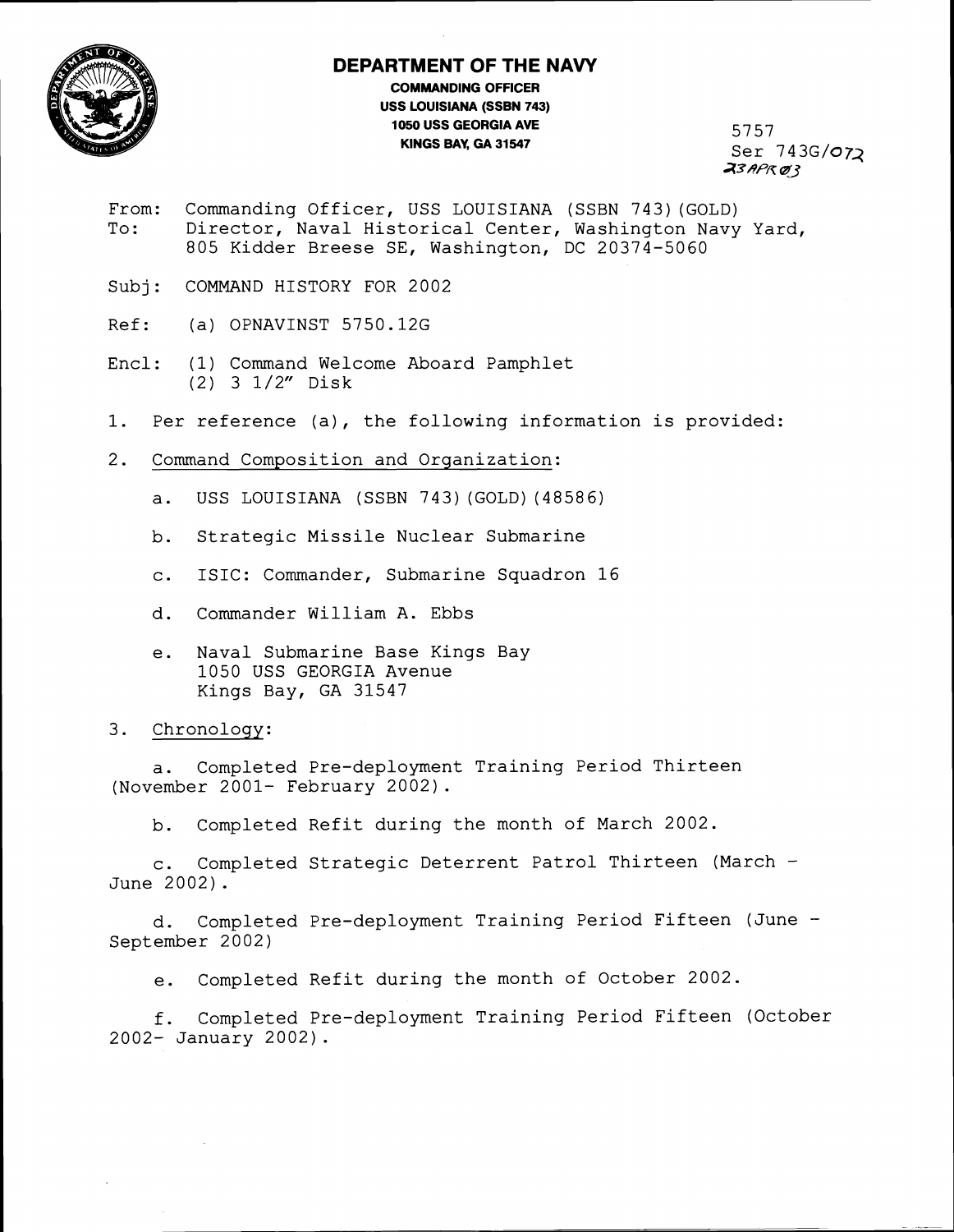4. Narrative:

a. On 14 February 2002, USS LOUISIANA (G0LD)completed predeployment Training Period Twelve and on 17 February 2002 the Gold crew relieved the Blue Crew. In late February, USS LOUISIANA (GOLD) conducted a 4-day refresher training, preparing for Strategic Deterrent Patrol Thirteen. During the months of and March USS LOUISIANA (GOLD) completed their revitalization period. In late March USS LOUISIANA (GOLD) got underway for Patrol Thirteen. USS LOUISIANA (GOLD) conducted the following significant events during Patrol Thirteen:

(1) Alert Strategic Deterrent Patrol in support of National Tasking.

(2) Follow-on Cinc Evaluation test (FCET).

(3) Tactical Readiness Evaluation (TRE) .

(4) Midshipmen Cruise Operations. USS LOUISIANA received one group of Midshipmen with 9 Midshipmen.

b. On 11 June 2002, the blue crew relieved the Gold Crew and Gold Crew commenced the Pre-deployment Training Period from June until September 2002 in preparation for Patrol fifteen.

c. On 21 September 2002, the Gold Crew relieved the Blue Crew. Following completion of a revitalization period in late October, USS LOUISIANA (GOLD) got underway for Patrol Fifteen. USS LOUISIANA (GOLD) conducted the following Significant events during Patrol Fifteen:

(1) Alert Strategic Deterrent Patrol in support of National Tasking.

(2) Tactical Readiness Evaluation Re-inspection(TRE).

| $\sim$<br>$\mathcal{L}$ |  |
|-------------------------|--|
| (4)                     |  |

(5) Operational Reactor Safeguard Examination (ORSE).

(6) Supply Management Inspection (SMI).

d. Awards. LOUISIANA GOLD was presented the following awards on 1 January 2002 from COMSUBRON 16 for superior performance in 2002:

(1) Deck Seamanship 'D"

(2) Medical "M"